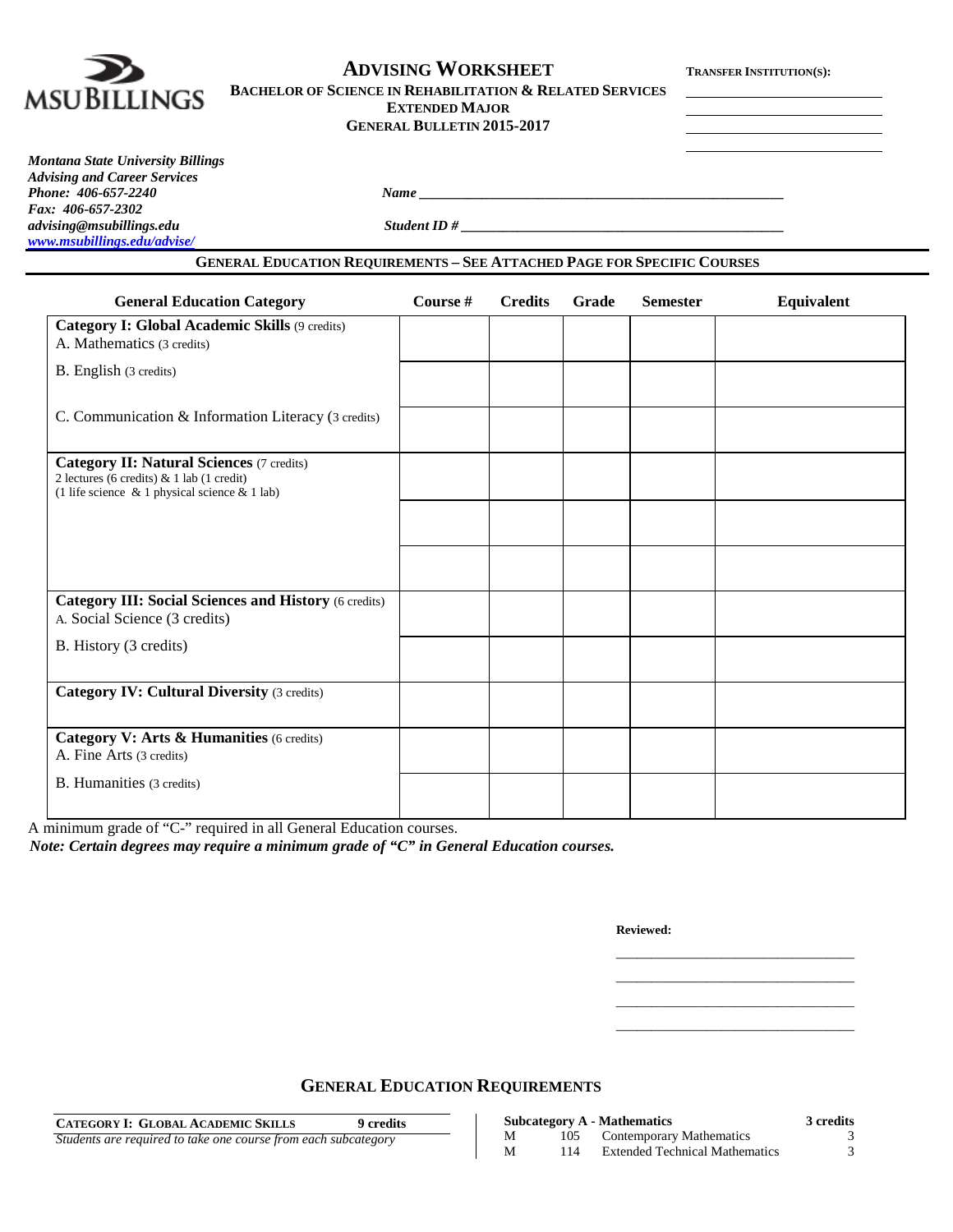| М                                                                   | 121 | College Algebra                                               | 3         |  |  |
|---------------------------------------------------------------------|-----|---------------------------------------------------------------|-----------|--|--|
| М                                                                   | 122 | College Trigonometry                                          | 3         |  |  |
| М                                                                   | 131 | Mathematics for Elementary Teachers II                        | 3         |  |  |
| М                                                                   | 143 | <b>Finite Mathematics</b>                                     | 4         |  |  |
| М                                                                   | 161 | <b>Survey of Calculus</b>                                     | 3         |  |  |
| М                                                                   | 171 | Calculus I                                                    | 4         |  |  |
| <b>STAT</b>                                                         | 141 | Introduction to Statistical Concepts                          | 3         |  |  |
| <b>STAT</b>                                                         | 216 | Introduction to Statistics                                    | 4         |  |  |
| Subcategory B - English                                             |     |                                                               | 3 credits |  |  |
| WRIT                                                                | 101 | College Writing I                                             | 3         |  |  |
| WRIT                                                                | 121 | Introduction to Technical Writing                             | 3         |  |  |
| WRIT                                                                | 122 | 3<br>Introduction to Business Writing                         |           |  |  |
| WRIT                                                                | 201 | 3<br>College Writing II                                       |           |  |  |
| WRIT                                                                | 220 | 3<br>Business & Professional Writing                          |           |  |  |
| WRIT                                                                | 221 | Intermediate Technical Writing                                | 3         |  |  |
|                                                                     |     | Subcategory C- Communication & Information Literacy 3 credits |           |  |  |
| <b>BMIS</b>                                                         | 150 | Computer Literacy                                             | 3         |  |  |
| <b>COMX</b>                                                         | 111 | Introduction to Public Speaking<br>3                          |           |  |  |
| <b>COMX</b><br>Introduction to Interpersonal Communication 3<br>115 |     |                                                               |           |  |  |
| <b>LSCI</b>                                                         | 125 | Research in the Information Age                               | 3         |  |  |
| <b>CATEGORY II: NATURAL SCIENCES</b><br>6 cr. lecture & 1 cr. lab   |     |                                                               |           |  |  |

*Students are required to take one course from each subcategory and at least one corresponding lab or Integrated Sciences*

| HSTR<br>PSCI    | 104<br>230      | Honors Western Civilization II<br>Introduction to International Relations                            | 3<br>3        |  |
|-----------------|-----------------|------------------------------------------------------------------------------------------------------|---------------|--|
|                 |                 | <b>CATEGORY IV: CULTURAL DIVERSITY</b>                                                               | 3 credits     |  |
| a≻/wgss 274     |                 | Women, Culture, and Society                                                                          | 3             |  |
| ANTY            | 220             | Culture and Society                                                                                  | 3             |  |
| ARTH            | 160             | Global Visual Culture                                                                                | 3             |  |
| COMX            | 212             | Introduction to Intercultural Communication                                                          | $\mathcal{R}$ |  |
| GPHY            | 121             | Human Geography                                                                                      | 3             |  |
| HTH             | 270             | Global Health Issues                                                                                 | 3             |  |
| LIT             | 230             | World Literature Survey                                                                              | 3             |  |
| MUSI            | 207             | World Music                                                                                          | 3             |  |
| <b>ATA CITZ</b> | 10 <sup>h</sup> | T.D. T. C. A. M. A. M. A. M. A. M. A. M. A. M. A. M. A. M. A. M. A. M. A. M. A. M. A. M. A. M. A. M. |               |  |

| <b>NASX</b> | 105 | Introduction to Native American Studies  |   |
|-------------|-----|------------------------------------------|---|
| <b>NASX</b> | 205 | Native Americans in Contemporary Society | 3 |
| PHL         | 271 | Indian Philosophies and Religions        |   |
| PHL         | 272 | Chinese Philosophies and Religions       |   |
| <b>REHA</b> | 201 | Introduction to Diversity in Counseling  |   |
| <b>RLST</b> | 170 | The Religious Quest                      |   |
| <b>SPNS</b> | 150 | The Hispanic Tradition                   |   |

|                                                                |     | <b>CATEGORY V: ARTS &amp; HUMANITIES</b>   | <b>6</b> credits |  |  |  |  |
|----------------------------------------------------------------|-----|--------------------------------------------|------------------|--|--|--|--|
| Students are required to take one course from each subcategory |     |                                            |                  |  |  |  |  |
|                                                                |     | <b>Subcategory A - Fine Arts</b>           | 3 credits        |  |  |  |  |
| ARTZ                                                           | 101 | Art Fundamentals                           | 3                |  |  |  |  |
| ARTZ                                                           | 105 | Visual Language-Drawing                    | 3                |  |  |  |  |
| ARTZ                                                           | 131 | Ceramics for Non-majors                    | 3                |  |  |  |  |
| CRWR                                                           | 240 | Intro Creative Writing Workshop            | 3                |  |  |  |  |
| FILM                                                           | 160 | Introduction to World Cinema               | 3                |  |  |  |  |
| LIT                                                            | 270 | Film & Literature                          | 3                |  |  |  |  |
| MART                                                           | 260 | <b>Computer Presentation and Animation</b> | 3                |  |  |  |  |
| MUSI                                                           | 101 | <b>Enjoyment of Music</b>                  | 3                |  |  |  |  |
| MUSI                                                           | 114 | Band: MSUB Symphonic                       | 1                |  |  |  |  |
| MUSI                                                           | 131 | Jazz Ensemble I: MSUB                      | 1                |  |  |  |  |
| MUSI                                                           | 147 | Choral Ensemble: University Chorus         | 1                |  |  |  |  |
| PHOT                                                           | 154 | <b>Exploring Digital Photography</b>       | 3                |  |  |  |  |
| THTR                                                           | 101 | Introduction to Theatre                    | 3                |  |  |  |  |
| THTR                                                           | 120 | Introduction to Acting I                   | 3                |  |  |  |  |
|                                                                |     | <b>Subcategory B - Humanities</b>          | 3 credits        |  |  |  |  |
| ARTH                                                           | 150 | Introduction to Art History                | 3                |  |  |  |  |
| <b>HONR</b>                                                    | 111 | Perspectives and Understanding             | 3                |  |  |  |  |
| LIT                                                            | 110 | Introduction to Literature                 | 3                |  |  |  |  |
| LIT                                                            | 240 | The Bible as Literature                    | 3                |  |  |  |  |
| PHL.                                                           | 110 | Introduction to Ethics                     | 3                |  |  |  |  |
| PHI.                                                           | 111 | Philosophies of Life                       | 3                |  |  |  |  |
|                                                                |     |                                            |                  |  |  |  |  |

**Total 31**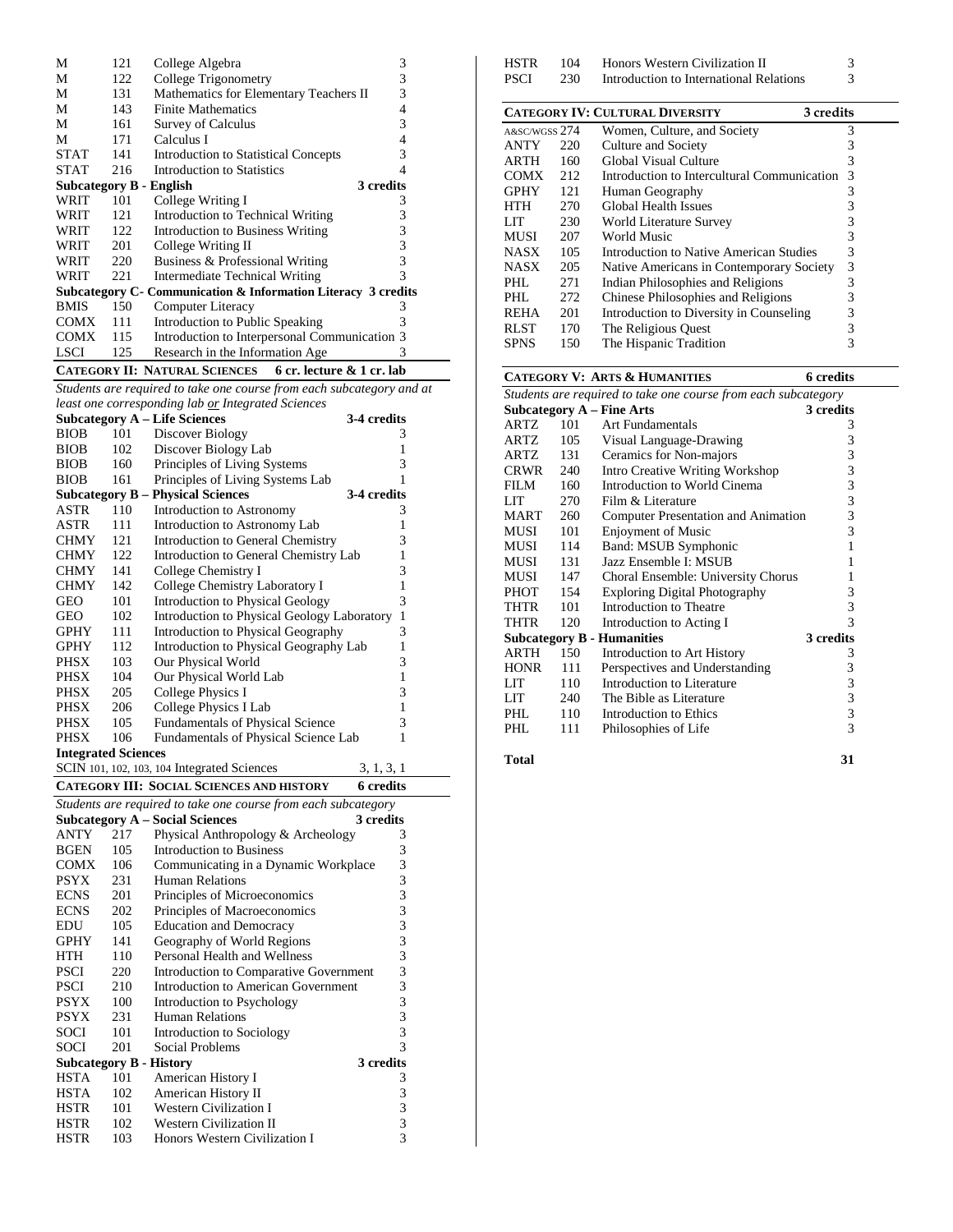|                         |                                                                     | Course                                                              | <b>Credits</b> | Grade | <b>Semester</b> | Equivalent |  |  |  |  |
|-------------------------|---------------------------------------------------------------------|---------------------------------------------------------------------|----------------|-------|-----------------|------------|--|--|--|--|
|                         | A minimum grade of C- or better is required in all major coursework |                                                                     |                |       |                 |            |  |  |  |  |
| <b>Required Courses</b> |                                                                     |                                                                     | 30             |       |                 |            |  |  |  |  |
| <b>HS</b>               | 345                                                                 | Legal, Ethical, and Professional Issues in the<br>Human Services    | 3              |       |                 |            |  |  |  |  |
| *REHA                   | 201                                                                 | Introduction to Diversity in Counseling                             | 3              |       |                 |            |  |  |  |  |
| <b>REHA</b>             | 216                                                                 | Psychosocial Aspects of Disability, Addiction and<br>Rehabilitation | 3              |       |                 |            |  |  |  |  |
| <b>REHA</b>             | 301                                                                 | Principles of Counseling and Group Therapy                          | 3              |       |                 |            |  |  |  |  |
| <b>REHA</b>             | 406                                                                 | Assessment in Human Service and Addiction<br>Programs               | 3              |       |                 |            |  |  |  |  |
| <b>REHA</b>             | 425                                                                 | Psychiatric Rehabilitation and Co-Occurring<br><b>Disorders</b>     | 3              |       |                 |            |  |  |  |  |
| <b>REHA</b>             | 494                                                                 | Seminar – Rehabilitation Agency                                     |                |       |                 |            |  |  |  |  |
| <b>REHA</b>             | 498                                                                 | Internship                                                          | 5              |       |                 |            |  |  |  |  |
| <b>REHA</b>             | 494                                                                 | Seminar - Community Agency                                          |                |       |                 |            |  |  |  |  |
| <b>REHA</b>             | 498                                                                 | Internship                                                          | 5              |       |                 |            |  |  |  |  |

#### **Additional Required Courses for Extended Major 15**

| HS          | 335 | Introduction to Counseling                                                |  |  |
|-------------|-----|---------------------------------------------------------------------------|--|--|
| HS          | 481 | Abuse, Neglect in the Family and the Helping<br>Process in Human Services |  |  |
| <b>PSYX</b> | 230 | Developmental Psychology: Development Over the<br>Lifespan                |  |  |
| <b>REHA</b> | 418 | Counseling for Loss and Bereavement                                       |  |  |
| <b>REHA</b> | 453 | Case Management and Community Resources                                   |  |  |

**Restricted Rehabilitation Electives** - A minimum of **30 credits** and at least one course from each of the following areas must be selected in consultation with faculty advisor.

#### *Health and Human Performance*

|                    | 250         | Health<br>. Public<br>oduction<br>.                        |  |  |
|--------------------|-------------|------------------------------------------------------------|--|--|
| HТ<br><b>TTTTT</b> | τJ.<br>$ -$ | .<br>Wellness<br>Health and<br>, the<br>Across<br>Lifespan |  |  |

## *Human Services*

| HS | ™∸ | Human<br>$\alpha$ rvicoc<br>nent<br>Managen<br>.vices<br>۰D |  |  |
|----|----|-------------------------------------------------------------|--|--|
|    |    |                                                             |  |  |

| Psychology  |     |                                     |   |  |  |
|-------------|-----|-------------------------------------|---|--|--|
| <b>PSYX</b> | 294 | Seminar/Workshop                    |   |  |  |
| <b>PSYX</b> | 332 | <b>Adult Psychology</b>             | 3 |  |  |
| <b>PSYX</b> | 335 | Psychology of Gender                |   |  |  |
| <b>PSYX</b> | 340 | Abnormal Psychology                 | 3 |  |  |
| <b>PSYX</b> | 360 | Social Psychology                   |   |  |  |
| <b>PSYX</b> | 378 | Introduction to Clinical Psychology | 2 |  |  |

#### *Sociology and Native American Studies*

| *NASX       | 205 | Native Americans in Contemporary Society                       |  |  |
|-------------|-----|----------------------------------------------------------------|--|--|
| <b>NASX</b> | 332 | Montana Indians: Cultures, Histories, Current<br><i>Issues</i> |  |  |
| <b>NASX</b> | 406 | History of American Indian Women                               |  |  |
| *SOCI       | 201 | Social Problems                                                |  |  |